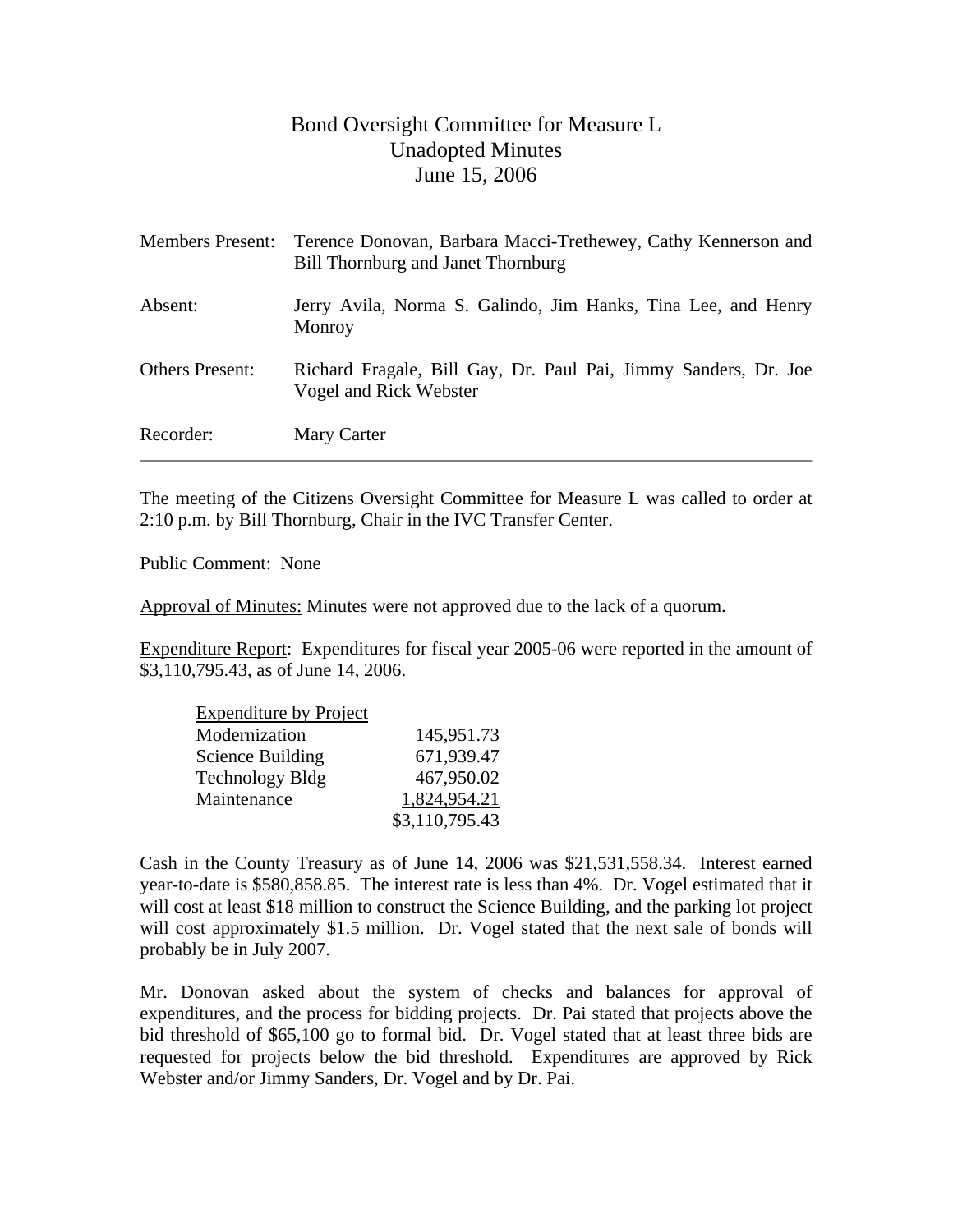### Project Report

Rick Webster reported that the Math Lab and Assessment Center are scheduled to be moved June 26. The goal is to have the buildings operational in their new location before the Fall semester starts.

The traffic survey is complete and Jimmy Sanders reported that the parking lot drawings are being revised to incorporate the survey recommendations. The project will be going to bid shortly, with construction to occur during the summer. The parking lot project will also involve moving the track and the softball field.

Dr. Macci asked about the status of the construction management position; Dr. Pai stated that the College's intent is to fill the position, and the process should begin soon.

Dr. Pai reported that Richard Fragale will be appointed as the Interim Dean of Business Services at the next board meeting.

Funding Proposal to State: Dr. Vogel reported that the College will be submitting funding proposals to the State for the renovation of the 400 building and an addition to the Library.

Annual Report: The committee reviewed the Annual Report and expressed their satisfaction with the report contents. The members present signed the report, and recommended that the remainder of the committee also sign.

Next Meeting: The next quarterly meeting will be held in September, date and time to be announced.

Adjournment: Meeting adjourned at 3:35 p.m.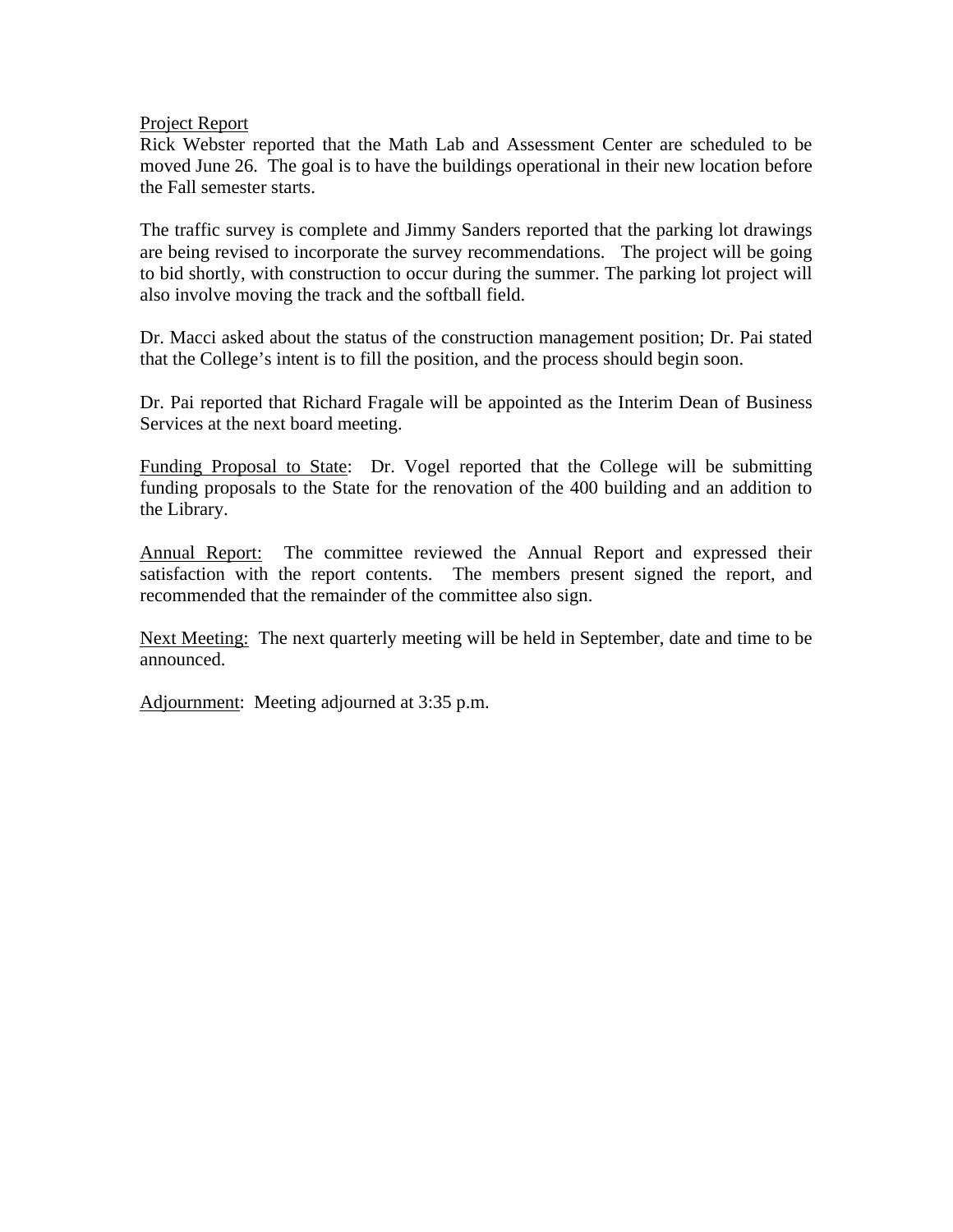### IMPERIAL VALLEY COLLEGE BOND FUND 2006-06 2005-06

| Cash in County Treasury as of 7/1/05                                                    |              | \$24,725,522.06 |
|-----------------------------------------------------------------------------------------|--------------|-----------------|
| Purchase Orders as of 6/14/06                                                           | 3,110,795.43 |                 |
| Total Adjustments (purchase orders not yet paid)                                        | (4,728.30)   |                 |
| <b>Bond Debt Service</b>                                                                | 610,368.23   |                 |
| Payroll (maintenance workers -- Modernization)<br>as of May 31, 2006                    | 85,287.27    |                 |
| Total Expenditures as of 6/14/06                                                        |              | 3,801,722.63    |
| Interest earned as of 6/14/06                                                           | 580,858.85   |                 |
| Abatements (ICOE share of cost for<br>modular bldg set up, refund from roofing company) | 26,900.06    |                 |
| <b>Total Income</b>                                                                     |              | 607,758.91      |
| Cash in County Treasury as of 6/14/06                                                   |              | \$21,531,558.34 |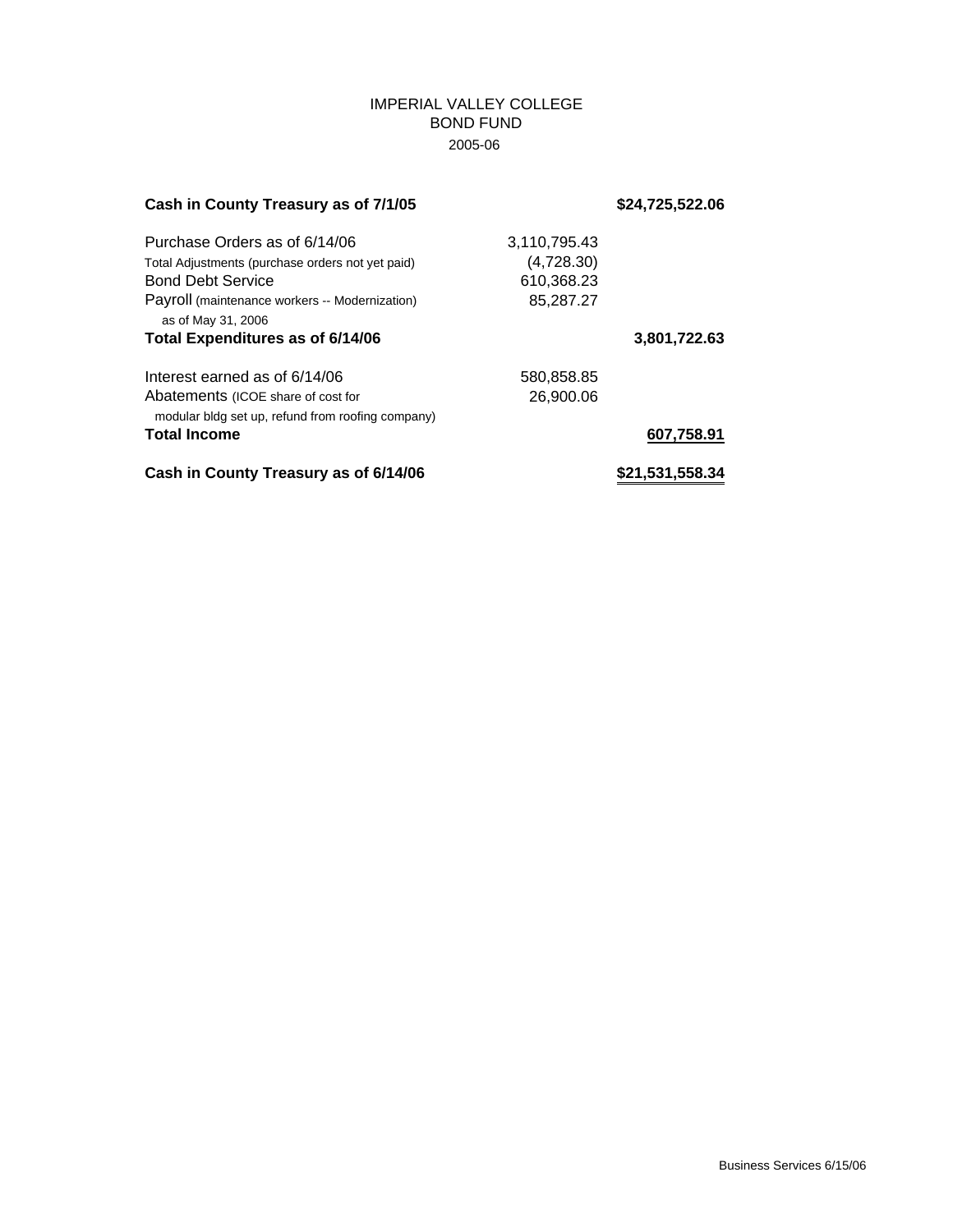#### IMPERIAL VALLEY COLLEGE BOND FUND 2006-06 2005-06

| <b>Permits and Bio-Assay</b>           |              |              |
|----------------------------------------|--------------|--------------|
| Modernization                          | 500.00       |              |
| Science Bldg                           | 2,050.00     |              |
| <b>Technology Bldg</b>                 | 1,550.00     |              |
| Maintenance and Repair                 | 900.00       |              |
| <b>Consulting Services</b>             |              | 5,000.00     |
| Modernization                          | 8,640.00     |              |
| Science Bldg                           | 176,886.32   |              |
| <b>Technology Bldg</b>                 | 176,886.32   |              |
| Maintenance and Repair                 | 98,648.08    |              |
| <b>Advertising Expense</b>             |              | 461,060.72   |
| Modernization                          | 796.13       |              |
|                                        |              | 796.13       |
| <b>Site and Site Improvement</b>       |              |              |
| Modernization                          | 34,473.96    |              |
| Science Bldg                           | 69,020.68    |              |
| <b>Technology Bldg</b>                 | 67,820.69    |              |
| Maintenance and Repair                 | 1,599,797.85 |              |
|                                        |              | 1,771,113.18 |
| <b>Equipment, New</b><br>Modernization | 33,450.93    |              |
| Science Bldg                           | 113,234.82   |              |
|                                        |              | 146,685.75   |
| <b>Debt Pymt LRB and COPs</b>          |              |              |
| Modernization                          | 68,090.71    |              |
| Science Bldg                           | 276,790.57   |              |
| <b>Technology Bldg</b>                 | 209,171.13   |              |
| Maintenance and Repair                 | 122,065.55   |              |
|                                        |              | 676,117.96   |
| <b>Contingency</b>                     |              |              |
| Maintenance and Repair                 | 3,542.73     |              |
|                                        |              | 3,542.73     |
| <b>Facility/Equipment Rental</b>       |              |              |
| Science Bldg                           | 33,957.08    |              |
| Technology                             | 12,521.88    |              |
|                                        |              | 46,478.96    |
|                                        |              | 3,110,795.43 |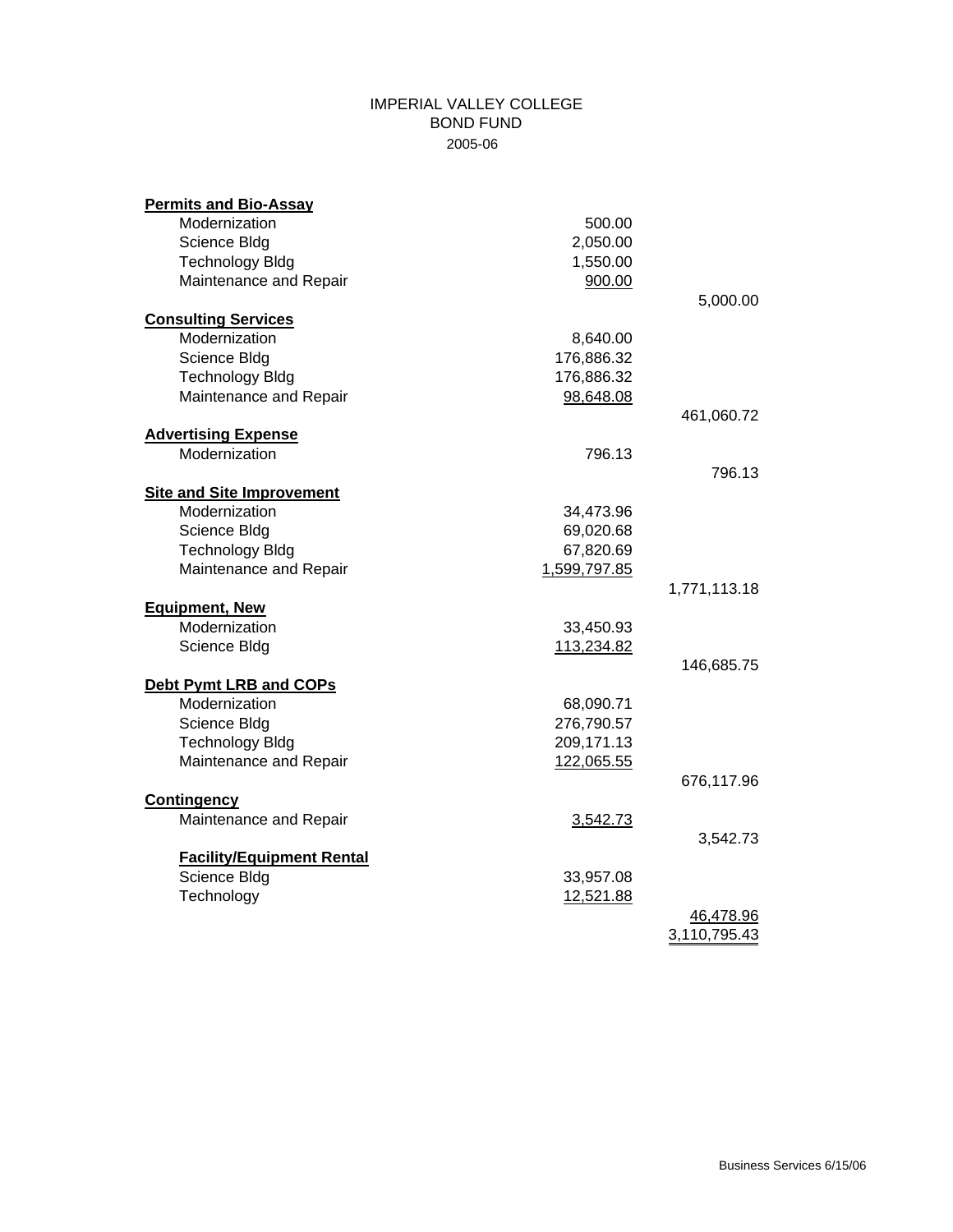| P.O. #               | Vendor                                | <b>Description</b>                          | <b>Amount</b> | Paid              |
|----------------------|---------------------------------------|---------------------------------------------|---------------|-------------------|
| <b>Modernization</b> |                                       | <b>Consulting Services</b>                  |               |                   |
|                      | P6003284 Cannon, Merle                | facility planning services-revise 5 yr plan | 2,520.00      | 2/8/06            |
|                      | P6003995 Cannon, Merle                | Facility planning services                  | 720.00        | 3/30/06           |
|                      | P6004461 Cannon, Merle                | <b>Facility Planning</b>                    | 900.00        | 5/4/06            |
|                      | P6003285 Wilkinson & Hadley           | Prop 39 audit pymt #1                       | 1,200.00      | 2/15/06           |
|                      | P6003448 Wilkinson & Hadley           | Prop 39 audit pymt #2                       | 2,850.00      | 2/22/06           |
|                      | P6003975 Wilkinson & Hadley           | Audit - final payment                       | 450.00        | 3/23/06           |
|                      |                                       |                                             | 8,640.00      |                   |
| <b>Modernization</b> |                                       | <b>Advertising Expense</b>                  |               |                   |
| P6000632 IV Press    |                                       | legal ad for roofing project                | 796.13        | 8/24/05           |
|                      |                                       |                                             |               |                   |
| <b>Modernization</b> |                                       | <b>Permits and Bio-Assay</b>                |               |                   |
|                      | P6004374 BJ Engineering and Surveying | Property survey                             | 500.00        | 4/13/06           |
|                      |                                       |                                             |               |                   |
| <b>Modernization</b> |                                       | <b>Site and Site Improvement</b>            |               |                   |
| P6000509 Avaya       |                                       | CAT3. CAT5 new office in gym                | 733.14        | 8/31/05           |
| P6001482 Avaya       |                                       | CAT5 office in gym                          |               | 1,821.85 11/16/05 |
|                      | P6001054 Dixieline Lumber             | supplies for gym remodel                    | 2,269.36      | 9/27/05           |
|                      | P6001529 Dixieline Lumber             | building supplies                           |               | 88.44 10/11/05    |
|                      | P6002647 Dixieline Lumber             | supplies team room/counseling center        | 1,681.92      | 1/25/06           |
|                      | P6001061 Ferguson Enterprises         | supplies                                    | 150.00        | 9/27/05           |
|                      | P6001505 Ferguson Enterprises         | supplies                                    |               | 67.72 10/26/05    |
|                      | P6001499 Fernandez Drywall            | t-bar in 4 classrooms, insulation           |               | 5,370.00 10/11/05 |
|                      | P6002352 Fernandez Drywall            | install insulation - classrooms             |               | 1,340.00 11/22/05 |
| P6002594 Grainger    |                                       | lightfixture, watercooler 14. gph - gym     | 1,263.88      | 12/7/05           |
|                      | P6001509 Home Depot                   | tools, supplies                             |               | 467.12 10/11/05   |
|                      | P6002649 Home Depot                   | tools for workers                           |               | 1,386.71 12/13/05 |
|                      | P6001504 Jones Bros Glass             | gym doors                                   |               | 290.93 10/11/05   |
|                      | P6001502 JS Floor Covering            | 707 and classroom in gym                    |               | 3,925.70 10/11/05 |
|                      | P6002464 JS Floor Covering            | carpet for room 700 gym                     | 5,048.65      | 12/7/05           |
|                      | P6001055 Nations Rent                 | air compressor, air hammer                  | 441.12        | 9/27/05           |
|                      | P6000407 One Source Dist              | electrical supplies                         | 73.78         | 8/11/05           |
|                      | P6001051 One Source Dist              | gym project                                 | 1,820.91      | 9/27/05           |
|                      | P6002740 One Source Dist              | supplies, counseling                        | 802.68        | 1/11/06           |
|                      | P6001498 R&K Air Conditioning         | ductwork gym classroom                      |               | 1,695.00 10/11/05 |
|                      | P6001501 Ryerson Concrete             | concrete by gym                             |               | 346.72 10/11/05   |
|                      | P6001863 Sherwin Williams             | paint supplies                              | 693.18        | 11/9/05           |
|                      | P6002651 Sherwin Williams             | Team room                                   |               | 734.55 12/13/05   |
|                      | P6003691 Tribest Products             | whiteboards gym, room 700                   | 693.33        | 3/14/06           |
|                      | P6001864 Vic's Air Conditioning       | ductwork at gym                             | 941.74        | 11/2/05           |
|                      | P6003600 Vic's Air Conditioning       | gym air conditioning                        | 325.53        | 2/22/06           |
|                      |                                       |                                             | 34,473.96     |                   |
| <b>Modernization</b> |                                       | <b>Equipment - New</b>                      |               |                   |
|                      | P6000843 Culver-Newlin                | equipment for faculty portable bldg         | 4,374.16      | 9/7/05            |
| P6000842 Gateway     |                                       | 25 laptops for faculty                      | 29,076.77     | 8/31/05           |
|                      |                                       |                                             | 33,450.93     |                   |
| <b>Modernization</b> |                                       | Debt Pymt LRB & COPs                        |               |                   |
|                      | P6001850 Depository Trust             | <b>LRB</b> interest                         |               | 532.28 10/19/05   |
| 10010991             | <b>US Bank</b>                        | Lease Revenue Bond payment                  | 24,259.98     | 8/4/05            |
| P6002759 US Bank     |                                       | Lease Revenue Bond payment                  | 5,079.58      | 1/25/06           |
|                      | P6000199 Wells Fargo Bank             | Certificates of Participation payment       | 32,010.00     | 7/14/05           |
|                      | P6000315 Wells Fargo Bank             | Certificates of Participation payment       | 200.00        | 7/28/05           |
|                      | P6003174 Wells Fargo Bank             | Certificates of Participation payment       | 6,008.87      | 1/25/06           |
|                      |                                       |                                             | 68,090.71     |                   |
|                      |                                       |                                             |               |                   |
|                      |                                       | <b>Total Modernization</b>                  | 145,951.73    |                   |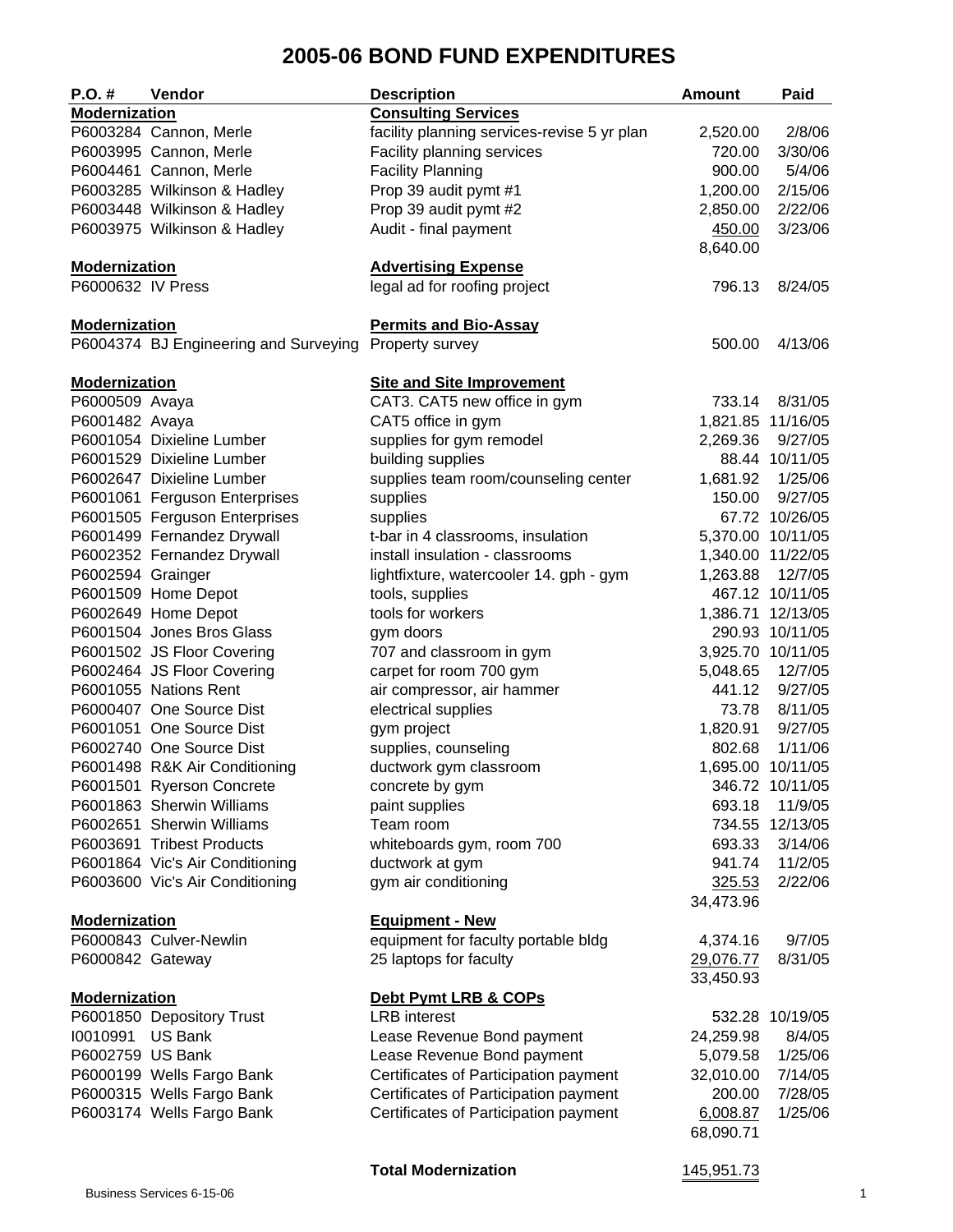| P.O. #                  | Vendor                                | <b>Description</b>                      | <b>Amount</b>           | Paid     |
|-------------------------|---------------------------------------|-----------------------------------------|-------------------------|----------|
| <b>Science Building</b> |                                       | <b>Consulting Services</b>              |                         |          |
|                         | P6002311 Sanders, Inc.                | architectural services                  | 176,886.32 12/13/05     |          |
| <b>Science Building</b> |                                       | <b>Facility/Equip Rental</b>            |                         |          |
|                         | P6001921 Mobile Modular               | leases on portable bldgs                | 7,328.29                | 11/2/05  |
|                         | P6001994 Mobile Modular               | lease on portable bldgs, Oct 2005       | 2,737.76                | 11/9/05  |
|                         | P6001994 Mobile Modular               | lease on portable bldgs, Oct 2005       | 1,240.04                | 11/9/05  |
|                         | P6002489 Mobile Modular               | lease on portable bldgs, Nov 2005       | 2,737.76                | 11/30/05 |
|                         | P6002781 Mobile Modular               | rent on teachers portable, Dec          | 374.43                  | 1/11/06  |
|                         | P6003024 Mobile Modular               | rent on portables, Jan 2006             | 374.43                  | 1/17/06  |
|                         | P6002931 Mobile Modular               | rent on portables, Dec 2005             | 2,737.77                | 1/25/06  |
|                         | P6002931 Mobile Modular               | rent on portables, Dec 2005             | 1,240.03                | 1/25/06  |
|                         | P6003263 Mobile Modular               | rent on portables, Jan 2006             | 2,737.77                | 2/8/06   |
|                         | P6003649 Mobile Modular               | rent on portables, Feb 2006             | 374.43                  | 3/1/06   |
|                         | P6003724 Mobile Modular               | rent on portables, Feb 2006             | 2,737.77                | 3/1/06   |
|                         | P6004139 Mobile Modular               | portable lease - March 06               | 2,737.77                | 3/30/06  |
|                         | P6003989 Mobile Modular               | Teachers modular - March                | 374.43                  | 3/30/06  |
|                         | P6004549 Mobile Modular               | Teachers portables leases - April       | 374.43                  | 4/27/06  |
|                         | P6004757 Mobile Modular               | portable leases - April                 | 2,737.77                | 5/4/06   |
|                         | P6005065 Mobile Modular               | Teachers portable lease May             | 374.43                  | 5/25/06  |
|                         | P6005316 Mobile Modular               | portable leases - May                   | 1,852.77                | 6/8/06   |
|                         | P6005384 Mobile Modular               | Classroom portable leases May           | 885.00                  | 6/22/06  |
|                         |                                       |                                         | 33,957.08               |          |
| <b>Science Building</b> |                                       | <b>Permits and Bio-Assay</b>            |                         |          |
|                         | P6004374 BJ Engineering and Surveying | Property survey                         | 2,050.00                | 4/13/06  |
| <b>Science Building</b> |                                       | <b>Site and Site Improvement</b>        |                         |          |
|                         | P6001156 AM Desert Storm Concrete     | concrete for portables                  | 2,200.00                | 9/27/05  |
|                         | P6001915 American Hotel Register      | signs for portables                     | 116.23                  | 11/9/05  |
| P6000874 Avaya          |                                       | wiring for portables                    | 235.00                  | 10/5/05  |
|                         | P6001914 Clark Security Products      | entry locks for portables               | 546.85                  | 11/9/05  |
|                         | P6001158 Five Star Electrical         | power hook up - portables               | 9,637.50                | 9/27/05  |
|                         | P6001160 Five Star Electrical         | power hook up - portables               | 9,212.50                | 9/27/05  |
|                         | P6001163 Five Star Electrical         | fire alarm, conduit for portables       | 11,650.00               | 9/27/05  |
|                         | P6001164 Five Star Electrical         | receptables in portables                | 2,076.82                | 9/27/05  |
|                         | P6000817 Intra Link Communication     | CAT 5 cable for new portables           | 4,413.58                | 9/7/05   |
|                         | P6001153 Jesse Douglas Hartline       | inspection of portables/electrical      | 700.00                  | 9/27/05  |
|                         | P6000505 Masters Const                | pad for portables                       | 7,500.00                | 8/18/05  |
|                         | P6004004 Masters Const                | pads for portables - August 05          | 1,200.00                | 3/14/06  |
|                         | P6001912 Mission Janitorial           | wastebaskets                            | 55.34                   | 11/9/05  |
|                         | P6001154 Mobile Modular               | set up and delivery of portables        | 12,628.80               | 9/27/05  |
|                         | P6002578 Mobile Modular               | setup and delivery of teachers portable | 6,106.52                | 12/13/05 |
|                         | P6001157 Three Day Blinds             | install blinds in portables             | 741.54<br>69,020.68     | 10/5/05  |
| <b>Science Building</b> |                                       | <b>Equipment - New</b>                  |                         |          |
|                         | P6001126 Audio Graphics Systems       | Projector/DVD/VCR AV cart               | 4,419.28                | 11/2/05  |
|                         | P6000843 Culver-Newlin                | equipment for faculty portable bldg     | 6,561.26                | 9/7/05   |
| P6002813 CyberEd        |                                       | Science equipment                       | 15,708.91               | 1/17/06  |
| P6000842 Gateway        |                                       | 25 laptops for faculty                  | 13,876.93               | 8/31/05  |
| P6000775 Gateway        |                                       | 18 laptops for students                 | 27,183.30               | 10/5/05  |
| P5005344 Gateway        |                                       | 15 student laptops                      | 22,070.71               | 7/5/05   |
|                         | P5005348 Office Supply Co.            | whiteboard                              | 534.44                  | 7/5/05   |
|                         | P5005394 VWR Scientific               | incubator, refrigerator, acid cabinet   | 6,006.34                | 7/14/05  |
|                         | P5005345 West Coast Microscope        | 60 microscopes                          | 16,873.65<br>113,234.82 | 8/18/05  |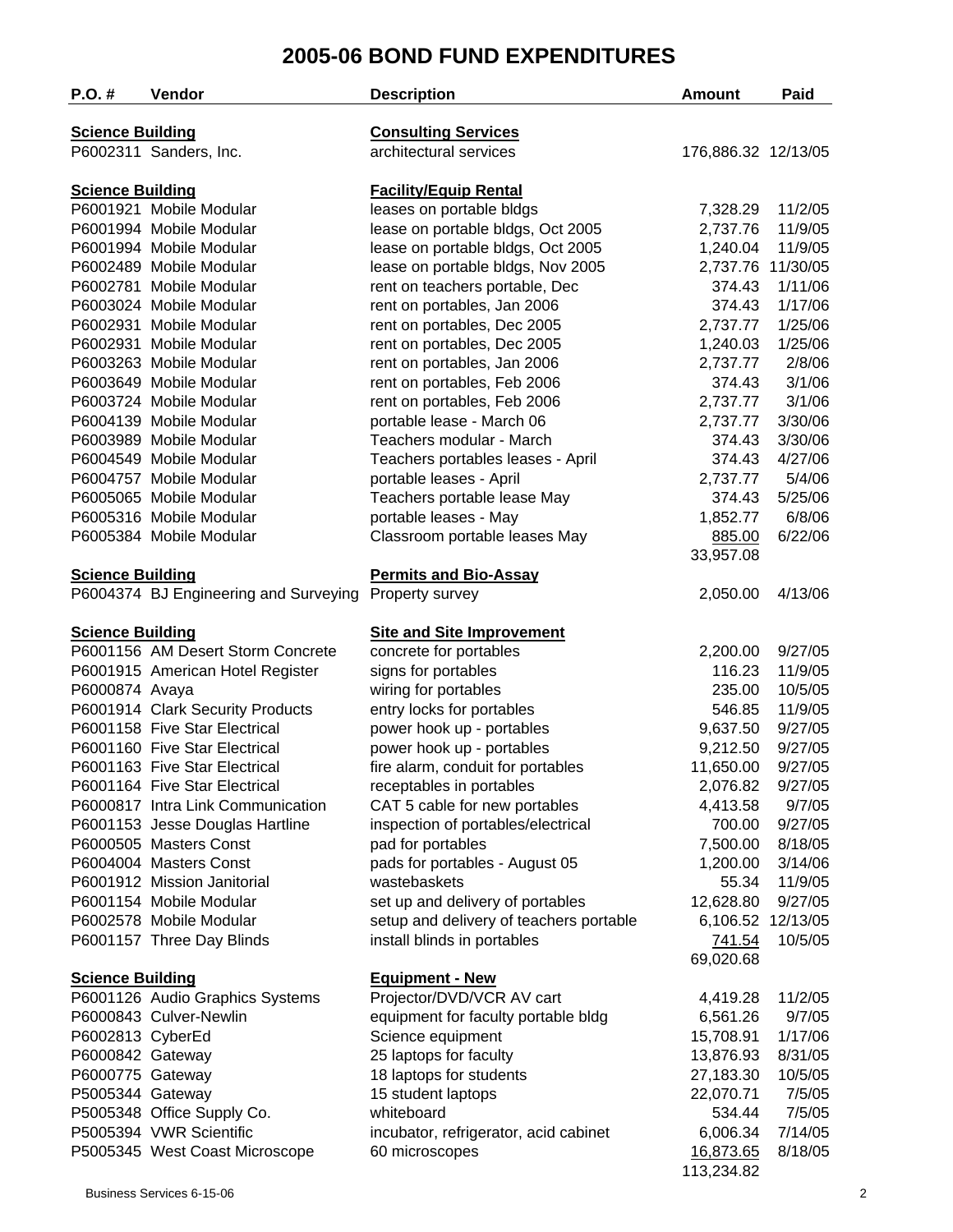| $P.O. \#$               | <b>Vendor</b>             | <b>Description</b>                    | Amount     | Paid    |
|-------------------------|---------------------------|---------------------------------------|------------|---------|
| <b>Science Building</b> |                           | Debt Pymt LRB & COPs                  |            |         |
| 10010991                | US Bank                   | Lease Revenue Bond payment            | 99,465.94  | 8/4/05  |
| P6002759 US Bank        |                           | Lease Revenue Bond payment            | 20,826.26  |         |
|                         | P6000199 Wells Fargo Bank | Certificates of Participation payment | 131,242.00 | 7/14/05 |
|                         | P6000315 Wells Fargo Bank | Certificates of Participation payment | 620.00     | 7/28/05 |
|                         | P6003174 Wells Fargo Bank | Certificates of Participation payment | 24,636.37  | 1/25/06 |
|                         |                           |                                       | 276,790.57 |         |
|                         |                           | <b>Total Science Building</b>         | 671,939.47 |         |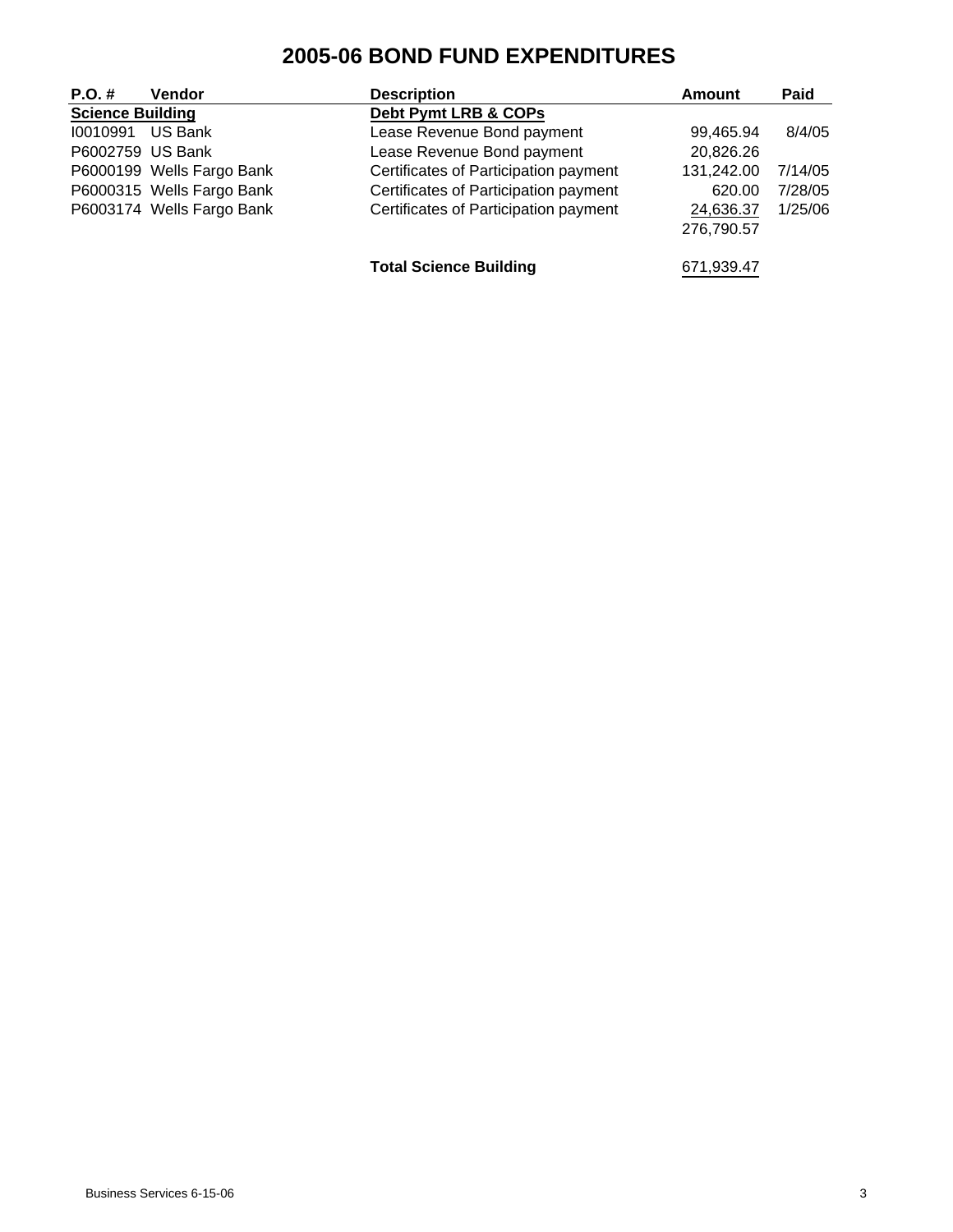| P.O. #                 | Vendor                                | <b>Description</b>                      | <b>Amount</b>       | Paid              |
|------------------------|---------------------------------------|-----------------------------------------|---------------------|-------------------|
| <b>Technology Bldg</b> |                                       | <b>Consulting Services</b>              |                     |                   |
|                        | P6002311 Sanders, Inc.                | architectural services                  | 176,886.32 12/13/05 |                   |
| <b>Technology Bidg</b> |                                       | <b>Facility/Equip Rental</b>            |                     |                   |
|                        | P6001921 Mobile Modular               | leases on portable bldgs                | 2,835.11            | 11/2/05           |
|                        | P6002489 Mobile Modular               | lease on portable bldgs, Nov 2005       |                     | 1,240.04 11/30/05 |
|                        | P6002781 Mobile Modular               | rent on teachers portable, Dec          | 374.43              | 1/11/06           |
|                        | P6003024 Mobile Modular               | rent on portables, Jan 2006             | 374.43              | 1/17/06           |
|                        | P6003263 Mobile Modular               | rent on portables, Jan 2006             | 1,240.03            | 2/8/06            |
|                        | P6003649 Mobile Modular               | rent on portables, Feb 2006             | 374.43              | 3/1/06            |
|                        | P6003724 Mobile Modular               | rent on portables, Feb 2006             | 1,240.03            | 3/1/06            |
|                        | P6004139 Mobile Modular               | portable lease - March 06               | 1,240.03            | 3/30/06           |
|                        | P6003989 Mobile Modular               | Teachers modular - March                | 374.43              | 3/30/06           |
|                        | P6004549 Mobile Modular               | Teachers portables leases - April       | 374.43              | 4/27/06           |
|                        | P6004757 Mobile Modular               | portable leases - April                 | 1,240.03            | 5/4/06            |
|                        | P6005065 Mobile Modular               | Teachers portable lease May             | 374.43              | 5/25/06           |
|                        | P6005316 Mobile Modular               | portable leases - May                   | 355.03              | 6/8/06            |
|                        | P6005384 Mobile Modular               | Classroom portable leases May           | 885.00              | 6/22/06           |
|                        |                                       |                                         | 12,521.88           |                   |
| <b>Technology Bidg</b> |                                       | <b>Permits and Bio-Assay</b>            |                     |                   |
|                        | P6004374 BJ Engineering and Surveying | Property survey                         | 1,550.00            | 4/13/06           |
| <b>Technology Bidg</b> |                                       | <b>Site and Site Improvement</b>        |                     |                   |
|                        | P6001156 AM Desert Storm Concrete     | concrete for portables                  | 2,200.00            | 9/27/05           |
|                        | P6001915 American Hotel Register      | signs for portables                     | 116.24              | 11/9/05           |
| P6000874 Avaya         |                                       | wiring for portables                    | 235.00              | 10/5/05           |
|                        | P6001914 Clark Security Products      | entry locks for portables               | 546.84              | 11/9/05           |
|                        | P6001158 Five Star Electrical         | power hook up - portables               | 9,637.50            | 9/27/05           |
|                        | P6001160 Five Star Electrical         | power hook up - portables               | 9,212.50            | 9/27/05           |
|                        | P6001163 Five Star Electrical         | fire alarm, conduit for portables       | 11,650.00           | 9/27/05           |
|                        | P6001164 Five Star Electrical         | receptables in portables                | 2,076.83            | 9/27/05           |
|                        | P6000817 Intra Link Communication     | CAT 5 cable for new portables           | 4,413.59            | 9/7/05            |
|                        | P6001153 Jesse Douglas Hartline       | inspection of portables/electrical      | 700.00              | 9/27/05           |
|                        | P6000505 Masters Const                | pad for portables                       | 7,500.00            | 8/18/05           |
|                        | P6001912 Mission Janitorial           | wastebaskets                            | 55.34               | 11/9/05           |
|                        | P6001154 Mobile Modular               | set up and delivery of portables        | 12,628.80           | 9/27/05           |
|                        | P6002578 Mobile Modular               | setup and delivery of teachers portable |                     | 6,106.52 12/13/05 |
|                        | P6001157 Three Day Blinds             | install blinds in portables             | 741.53              | 10/5/05           |
|                        |                                       |                                         | 67,820.69           |                   |
| <b>Technology Bldg</b> |                                       | Debt Pymt LRB & COPs                    |                     |                   |
| 10010991               | <b>US Bank</b>                        | Lease Revenue Bond payment              | 75,205.95           | 8/4/05            |
| P6002759 US Bank       |                                       | Lease Revenue Bond payment              | 15,746.69           | 1/25/06           |
|                        | P6000199 Wells Fargo Bank             | Certificates of Participation payment   | 99,231.00           | 7/14/05           |
|                        | P6000315 Wells Fargo Bank             | Certificates of Participation payment   | 360.00              | 7/28/05           |
|                        | P6003174 Wells Fargo Bank             | Certificates of Participation payment   | 18,627.49           | 1/25/06           |
|                        |                                       |                                         | 209,171.13          |                   |
|                        |                                       | <b>Total Technology Building</b>        | 467,950.02          |                   |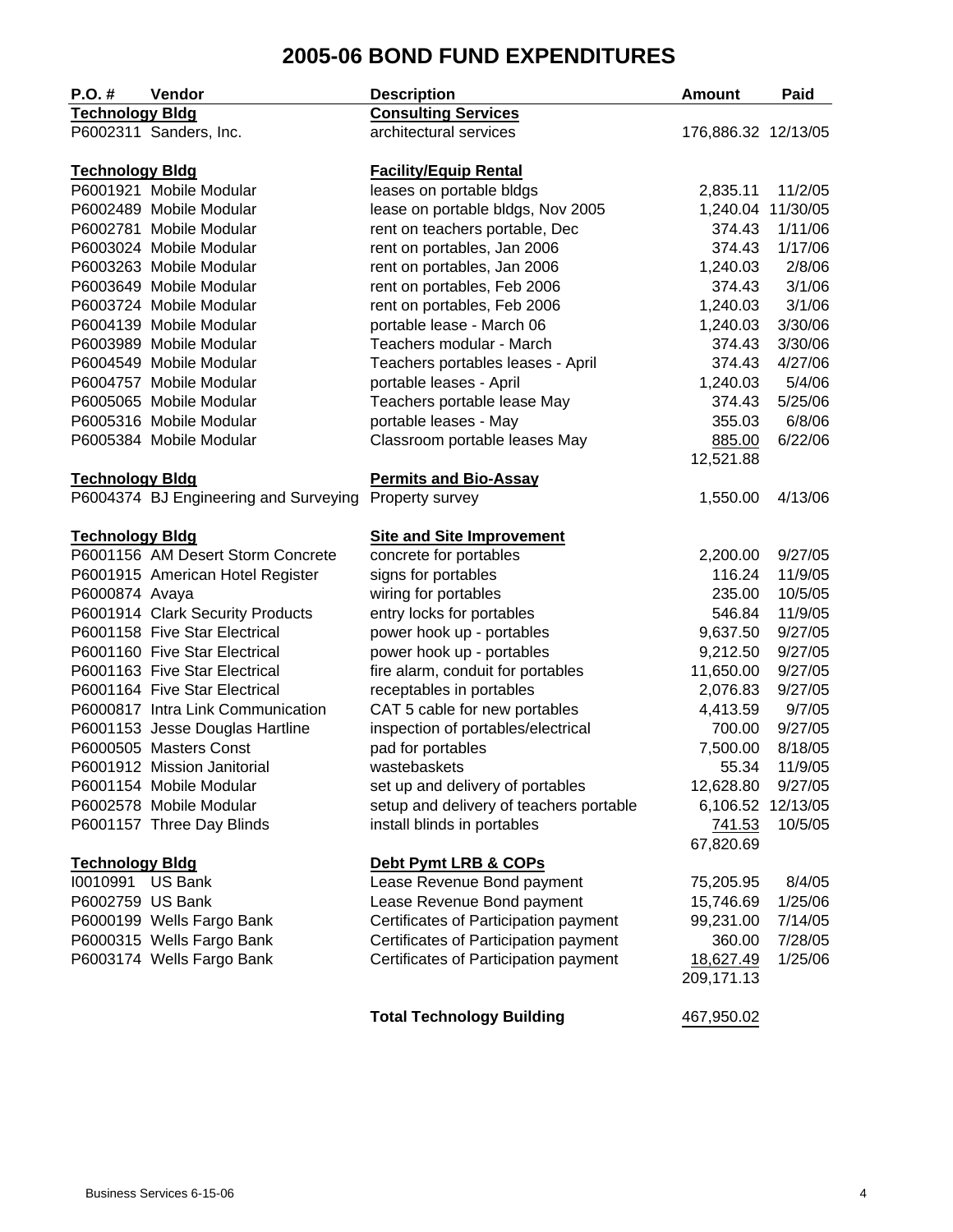| P.O. #            | Vendor                                                | <b>Description</b>                  | <b>Amount</b>      | Paid              |
|-------------------|-------------------------------------------------------|-------------------------------------|--------------------|-------------------|
|                   | <b>Maintenance &amp; Repair</b>                       | <b>Consulting Services</b>          |                    |                   |
|                   | P6002311 Sanders, Inc.                                | architectural services              | 98,648.08 12/13/05 |                   |
|                   |                                                       |                                     |                    |                   |
|                   | <b>Maintenance &amp; Repair</b>                       | <b>Permits and Bio-Assay</b>        |                    |                   |
|                   | P6004374 BJ Engineering and Surveying                 | Property survey                     | 900.00             | 4/13/06           |
|                   |                                                       |                                     |                    |                   |
|                   | <b>Maintenance &amp; Repair</b>                       | <b>Site and Site Improvement</b>    |                    |                   |
|                   | P6001496 American Linen Supply                        | uniforms                            |                    | 475.23 10/11/05   |
| P6001802 Avaya    |                                                       | CAT3. CAT5 womens team room         | 584.65             | 12/7/05           |
| P6002455 Avaya    |                                                       | Rewiring - counseling center office | 1,240.00           | 1/11/06           |
| P6003138 Avaya    |                                                       | 1700 bldg, room 1306                | 1,809.88           | 3/14/06           |
| P6003617 Avaya    |                                                       | Rewiring - counseling center office | 280.00             | 3/14/06           |
|                   | P6002325 Best Roofing                                 | Roof replacement pymt 1             | 571,985.91         | 12/13/05          |
|                   | P6003052 Best Roofing                                 | roof replacement pymt 2             | 340,536.60         | 1/25/06           |
|                   | P6004169 Best Roofing                                 | roof replacement pymt 3             | 114,531.59         | 3/30/06           |
|                   | P6004749 Best Roofing                                 | Progress payment #4                 | 227,866.59         | 5/4/06            |
| P6003784 DB Pump  |                                                       | supplies - concrete                 | 32.37              | 3/23/06           |
|                   | P6000470 Dixieline Lumber                             | supplies for gym remodel            | 1,583.23           | 8/4/05            |
|                   | P6001528 Dixieline Lumber                             | building supplies                   |                    | 130.10 10/11/05   |
|                   | P6002461 Dixieline Lumber                             | supplies for womens team room-gym   |                    | 346.08 11/30/05   |
|                   | P6002739 Dixieline Lumber                             | supplies, counseling, science       | 195.80             | 1/11/06           |
|                   | P6003160 Dixieline Lumber                             | Art room 1300 bldg                  | 1,538.12           | 2/2/06            |
|                   | P6003966 Dixieline Lumber                             | lumber for team room                | 133.86             | 3/23/06           |
|                   | P6003366 Elms Equipment Rental                        | concrete work - equip rental        | 180.80             | 2/15/06           |
| P6005069 Fastenal |                                                       | bench supplies                      | 31.67              | 6/1/06            |
| P6005278 Fastenal |                                                       | bench supplies                      | 122.44             | 6/15/06           |
|                   | P6004637 Fastenal Industrial & Const Supbenches       |                                     | 45.93              | 5/4/06            |
|                   | P6004612 Fastenal Industrial & Const Supbench project |                                     | 160.95             | 5/4/06            |
|                   | P6004830 Fastenal Industrial & Const Supbench project |                                     | 104.98             | 5/18/06           |
| P6005253 Ferguson |                                                       | mens restroom gym                   | 841.41             | 6/8/06            |
|                   | P6001061 Ferguson Enterprises                         | supplies                            | 129.22             | 9/27/05           |
|                   | P6001948 Ferguson Enterprises                         | supplies                            |                    | 2,845.62 11/22/05 |
|                   | P6003825 Ferguson Enterprises                         | supplies                            | 180.73             | 3/30/06           |
|                   | P6001500 Five Star Electrical                         | change high voltage cabinets        | 29,921.17 10/11/05 |                   |
|                   | P6002080 Five Star Electrical                         | panel board change out              | 4,179.20           | 11/9/05           |
| P6003367 Grainger |                                                       | water cooler 8 gph - gym            | 799.06             | 2/15/06           |
|                   | P6003615 Granite Construction                         | demo sidewalks                      | 338.90             | 2/22/06           |
|                   | P6003638 Granite Construction                         | concrete for sidewalks              | 434.30             | 3/8/06            |
|                   | P6004370 Hartline, Jesse                              | Pool inspection                     | 1,500.00           | 4/27/06           |
|                   | P6001509 Home Depot                                   | tools, supplies                     |                    | 354.50 10/11/05   |
|                   | P6002649 Home Depot                                   | tools for workers                   | 1,386.71           | 12/13/05          |
|                   | P6002865 Home Depot                                   | counseling center project supplies  | 10.31              | 1/17/06           |
|                   | P6003155 Home Depot                                   | drills                              | 601.18             | 2/8/06            |
|                   | P6003413 Home Depot                                   | materials for concrete work         | 270.59             | 2/22/06           |
|                   | P6003895 Home Depot                                   | benches                             | 402.73             | 3/23/06           |
|                   | P6004058 Home Depot                                   | supplies for parking lots           | 628.76             | 3/30/06           |
|                   | P6004054 Imperial Stores                              | bolts, nuts                         | 27.58              | 3/30/06           |
|                   | P6003904 Imperial Stores                              | supplies                            | 50.27              | 3/30/06           |
|                   | P6004193 Imperial Stores                              | silicone for roofs                  | 96.75              | 4/6/06            |
|                   | P6004309 Imperial Stores                              | supplies                            | 113.56             | 4/13/06           |
| P6004335 IV Press |                                                       | legal ad for pool project           | 781.65             | 4/6/06            |
|                   | P6003161 JS Floor Covering                            | carpet for Fin Aid room 103         | 3,038.98           | 2/8/06            |
|                   | P6003414 JS Floor Covering                            | carpet 1306A                        | 640.00             | 2/22/06           |
| P6004212 Lowes    |                                                       | benches                             | 318.48             | 4/27/06           |
| P6004586 Lowes    |                                                       | bench project                       | 361.21             | 5/4/06            |
| P6004827 Lowes    |                                                       | bench project                       | 680.95             | 5/18/06           |

Business Services 6-15-06 5